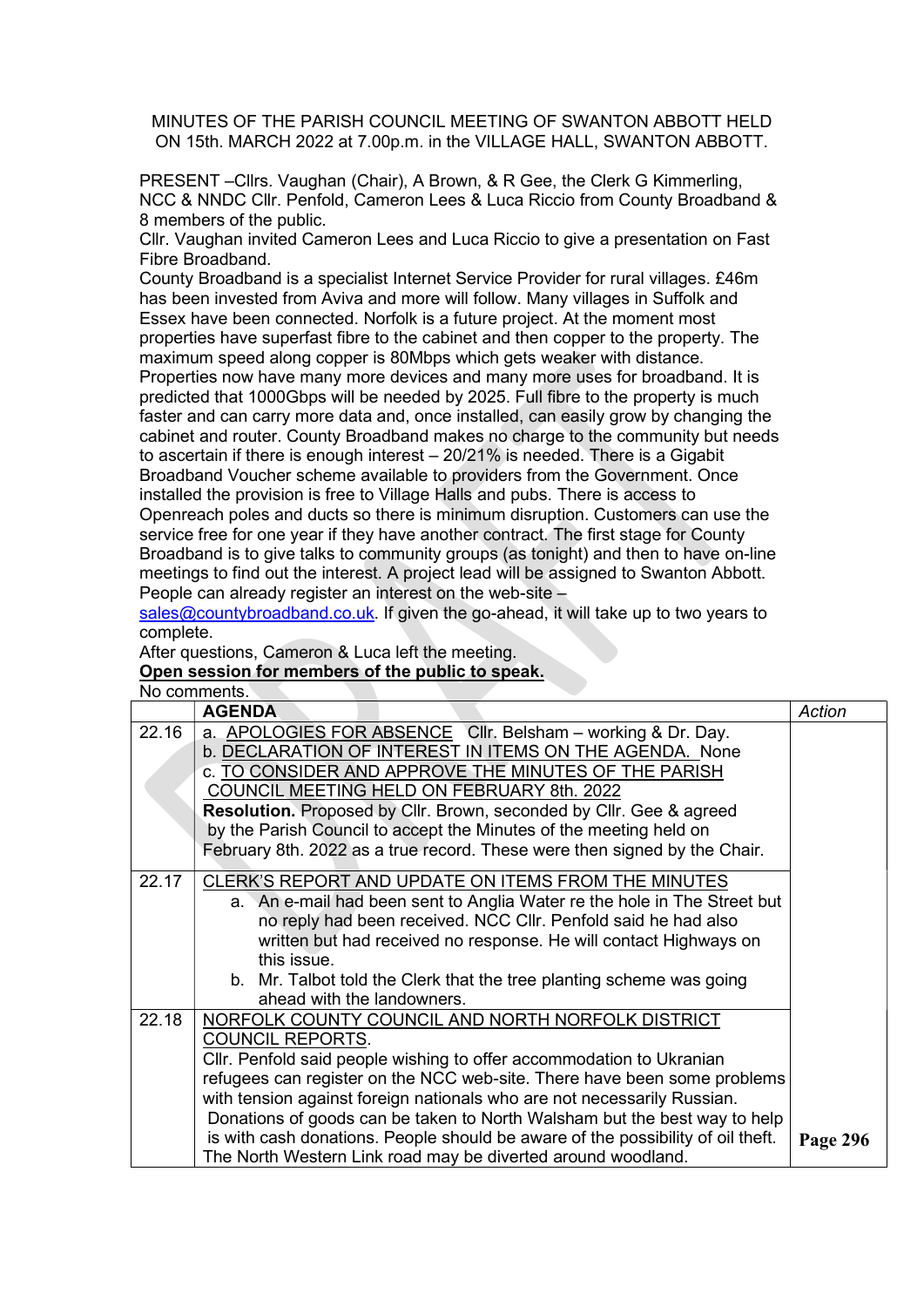|       | There have been problems with mud on the roads so please report any           |                 |
|-------|-------------------------------------------------------------------------------|-----------------|
|       | issues. Highways are doing a Land Registry search to discover who owns        |                 |
|       | the culvert in the Aylsham Road.                                              |                 |
|       | NNDC have agreed to reach Carbon Net Zero by 2030 in the council. They        |                 |
|       | have also passed a Motion for the Ocean on the sustainability of the seas.    |                 |
|       | They will oppose the proposed Waste Incinerator on the outskirts of Kings     |                 |
|       |                                                                               |                 |
|       | Lynn.                                                                         |                 |
|       | There is a creative writing, reading and live music called 'The Good Hour' in |                 |
|       | North Walsham library from $5th$ . April to 10 <sup>th</sup> May. E-mail –    |                 |
|       | lib.events@norfolk.gov.uk.                                                    |                 |
|       | Cllr. Penfold left the meeting.                                               |                 |
| 22.19 | <b>FINANCES</b>                                                               |                 |
|       | a) TO CONSIDER THE PRESENT FINANCIAL POSITION                                 |                 |
|       | The Clerk had produced up-to date accounts. £40 had been received for         |                 |
|       | adverts in the Abbott.                                                        |                 |
|       | b) TO CONSIDER AND RESOLVE WHETHER TO APPROVE                                 |                 |
|       | OUTSTANDING INVOICES FOR PAYMENT.                                             |                 |
|       | Resolution. Proposed by Cllr. Brown, seconded by Cllr. Vaughan and            |                 |
|       | approved by the Parish Council to pay the following invoices.                 |                 |
|       | The following payment was paid on-line before the meeting:-                   |                 |
|       | SR Print & Design Newsletter<br>£158.00                                       |                 |
|       | The following payments were authorised to be paid on-line:-                   |                 |
|       | £328.66<br><b>G Kimmerling</b><br>Clerk's salary                              |                 |
|       | Clerk's expenses (including 37 phone calls for the year at<br>G Kimmerling    |                 |
|       | 20 <sub>p</sub> )<br>£ 14.38                                                  |                 |
|       | S A Village Hall<br>Hire of hall<br>£ 10.00                                   |                 |
|       | Wesleyan Chapel Hire of hall<br>£ 10.00                                       |                 |
|       | C Belsham<br>Chair's allowance $\frac{1}{2}$ year £ 50.00                     |                 |
|       | Norfolk ALC<br>Membership<br>£133.76                                          |                 |
|       |                                                                               |                 |
|       | c) TO CONSIDER AND RESOLVE WHETHER TO APPROVE THE                             |                 |
|       | <b>ESTIMATE FROM BGM SERVICES FOR MAINTENANCE</b>                             |                 |
|       | BGM Services had quoted £761.00 for maintenance. They will be asked if        |                 |
|       | they can include cutting the grass on the triangle by Long Common             |                 |
|       | Lane/Long Common Road.                                                        |                 |
|       | Resolution. Proposed by Cllr. Brown, seconded by Cllr. Vaughan and            |                 |
|       | agreed by the Parish Council to accept the BGM Services quote but to get 3    |                 |
|       | quotes for next year.                                                         |                 |
|       | d) TO CONSIDER THE INCREASED BOTTLE BANK SERVICE                              |                 |
|       | <b>CHARGE</b>                                                                 |                 |
|       | The present charge is £15 per ton and the proposed increase is to £30 per     |                 |
|       | ton. This would still mean money would be raised for the Macmillan charity.   |                 |
|       | Resolution. Proposed by Cllr. Gee, seconded by Cllr. Vaughan and agreed       |                 |
|       | by the Parish Council to accept the increased Bottle Bank Service charge.     |                 |
|       | c) TO CONSIDER CONTINUING THE NORFOLK ALC                                     |                 |
|       | MEMBERSHIP.                                                                   |                 |
|       | The membership fee for 2022/23 is £133.76. This had been approved under       |                 |
|       | 22.19b.                                                                       |                 |
|       |                                                                               |                 |
| 22.20 | <b>PLANNING</b>                                                               |                 |
|       | a) TO CONSIDER ANY PLANNING APPLICATIONS.                                     |                 |
|       | PF/22/0492 Pine Trees, The Footpath, Aylsham Road                             |                 |
|       | Demolition of existing 2 storey side extension; erection of 2 storey side     |                 |
|       | extension and front porch.                                                    |                 |
|       | Approved prior to the meeting.                                                | <b>Page 297</b> |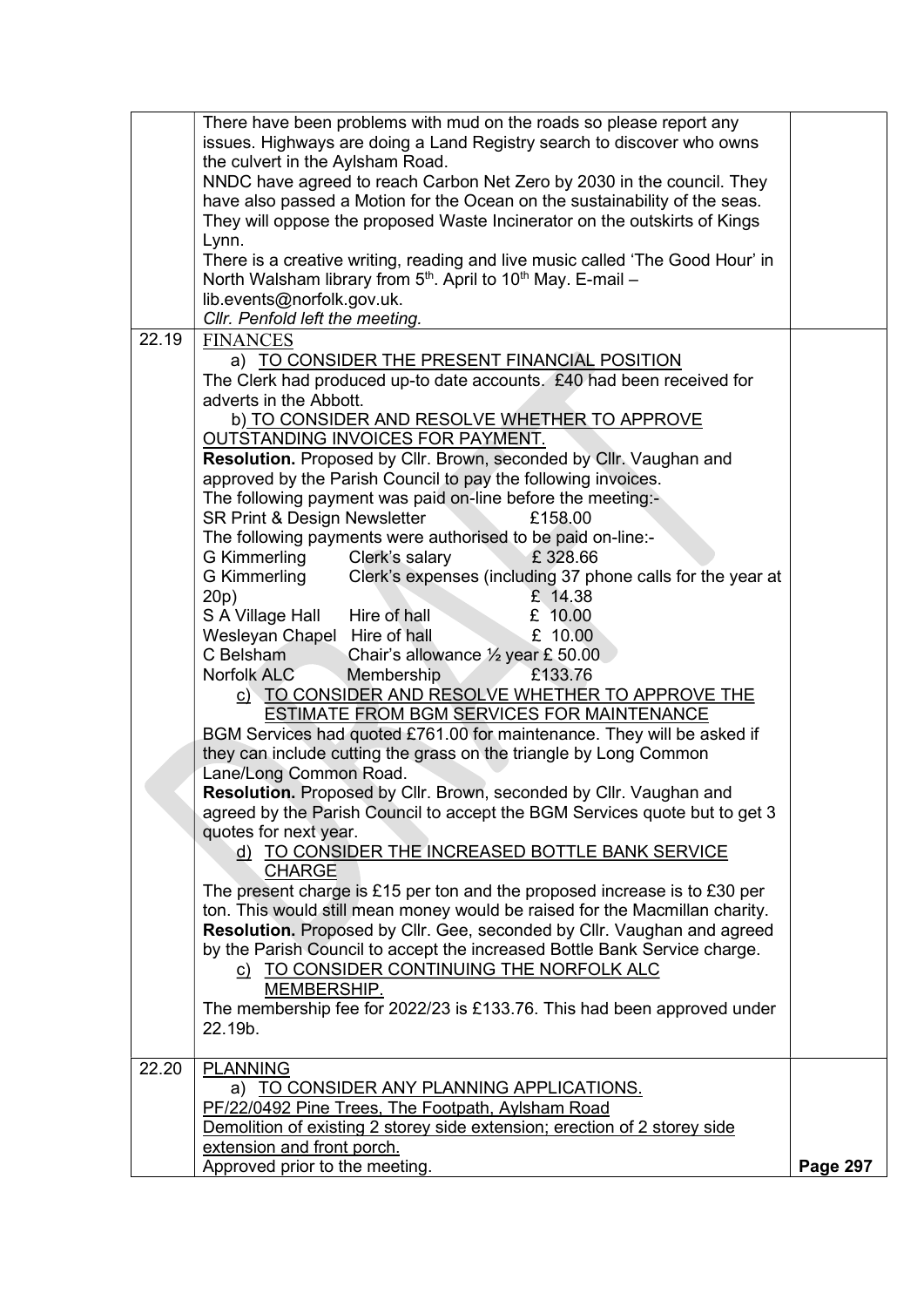|       | b) TO NOTIFY OF ANY PLANNING DECISIONS BY NNDC                                                                                                        |                   |
|-------|-------------------------------------------------------------------------------------------------------------------------------------------------------|-------------------|
|       | The following planning applications had been approved:-                                                                                               |                   |
|       | PF/20/1762 West Side, Cross Road                                                                                                                      |                   |
|       | PF/20/2593 Building North of Pond Farm Barn, The Hill                                                                                                 |                   |
|       | PF/21/0106 The Willows, Aylsham Road                                                                                                                  |                   |
|       | PF/21/1481 Horton, Long Common Lane                                                                                                                   |                   |
|       | The following applications had been withdrawn:-                                                                                                       |                   |
|       | PF/21/2382 & PF?21/2383 Sandfields Cottage, Youngmans Lane                                                                                            |                   |
|       | c) TO CONSIDER ANY OTHER PLANNING ISSUES                                                                                                              |                   |
|       | .A resident had asked if planning permission was needed for a building to the                                                                         |                   |
|       | front of Sandfields Cottage. The Clerk had contacted Planning but had                                                                                 | <b>Clerk</b>      |
|       | received no response. She will try again.                                                                                                             |                   |
| 22.21 | HIGHWAYS AND DRAINAGE ISSUES UPDATE                                                                                                                   |                   |
|       | a) HIGHWAYS INSPECTION VISIT IN APRIL.                                                                                                                |                   |
|       | Cllr. Vaughan said the missing Give Way sign in the Aylsham Road and the                                                                              |                   |
|       | missing reflectors by the bridge had been reported. The Clerk will ask if The                                                                         | Clirs &           |
|       | Street will be cleaned once the repairs have been carried out. The Clerk                                                                              | <b>Clerk</b>      |
|       | asked for any problems to be sent to her for the April inspection.                                                                                    |                   |
| 22.22 | TO CONSIDER CO-OPTION ONTO THE COUNCIL                                                                                                                |                   |
|       | Two people attended the Presentation meeting. There have been other                                                                                   |                   |
|       | expressions of interest in joining the Parish Council. The Parish Councillors                                                                         |                   |
|       | will consider all applicants and will co-opt onto the council at the May                                                                              | Cllrs.            |
|       | meeting.                                                                                                                                              |                   |
| 22.23 | TO CONSIDER AMENDING THE STANDING ORDERS TO COVER                                                                                                     |                   |
|       | CORRESPONDENCE.                                                                                                                                       |                   |
|       | There had been some controversy over how the council dealt with                                                                                       |                   |
|       | correspondence.                                                                                                                                       |                   |
|       | Resolution. Proposed by Cllr. Brown to send all correspondence to all                                                                                 |                   |
|       | councillors, the Clerk to precis this if required and send to all councillors and                                                                     |                   |
|       | for all correspondence to be received at least 7 days prior to the meeting.                                                                           |                   |
|       | This was seconded by Cllr. Gee and agreed by the Parish Council.                                                                                      | <b>Clerk</b>      |
|       | The Clerk will amend the Standing Orders accordingly.                                                                                                 |                   |
| 22.24 | <b>COMMUNITY ENGAGEMENT</b>                                                                                                                           |                   |
|       | a) TO CONSIDER AND AGREE THAT THE REVELS BECOME                                                                                                       |                   |
|       | <u>INDEPENDENT OF THE PARISH COUNCIL AND TO AGREE TO </u>                                                                                             |                   |
|       | RELEASE THE FUNDS HELD BY THE PARISH COUNCIL TO THE                                                                                                   |                   |
|       | REVELS COMMITTEE.                                                                                                                                     |                   |
|       | CIIr. Brown said the Revels committee are unanimous in requesting this and<br>the Parish Council agreed that the Revels should be independent and the |                   |
|       | funds will be released once the Revels have a bank account.                                                                                           |                   |
|       | b) UPDATE ON JUBILEE PLANS IN THE VILLAGE.                                                                                                            |                   |
|       | Cllr. Brown said a number of groups were planning events such as the school                                                                           |                   |
|       | the week before, the church and the SAS. An e-mail had been received about                                                                            |                   |
|       | a Street Party which the Parish Council would support. Cllr. Brown will look                                                                          | <b>Cllr Brown</b> |
|       | into the requirements for closing a street.                                                                                                           |                   |
|       | A request for ideas for a permanent memorial had been in the Abbott but, so                                                                           |                   |
|       | far, there had been no response.                                                                                                                      |                   |
| 22.25 | BROADBAND AND MOBILE PHONE UPDATE                                                                                                                     |                   |
|       | County Broadband gave a presentation at the start of this meeting.                                                                                    |                   |
|       | There are other Broadband systems becoming available such as 5G and a                                                                                 |                   |
|       | Satellite alternative.                                                                                                                                |                   |
|       | No new information on Mobile phones.                                                                                                                  |                   |
| 22.26 | FOOTPATHS AND GREEN ISSUES UPDATE                                                                                                                     |                   |
|       | The 'No Cycling' sign by Sandfields has been removed.                                                                                                 | <b>Page 298</b>   |